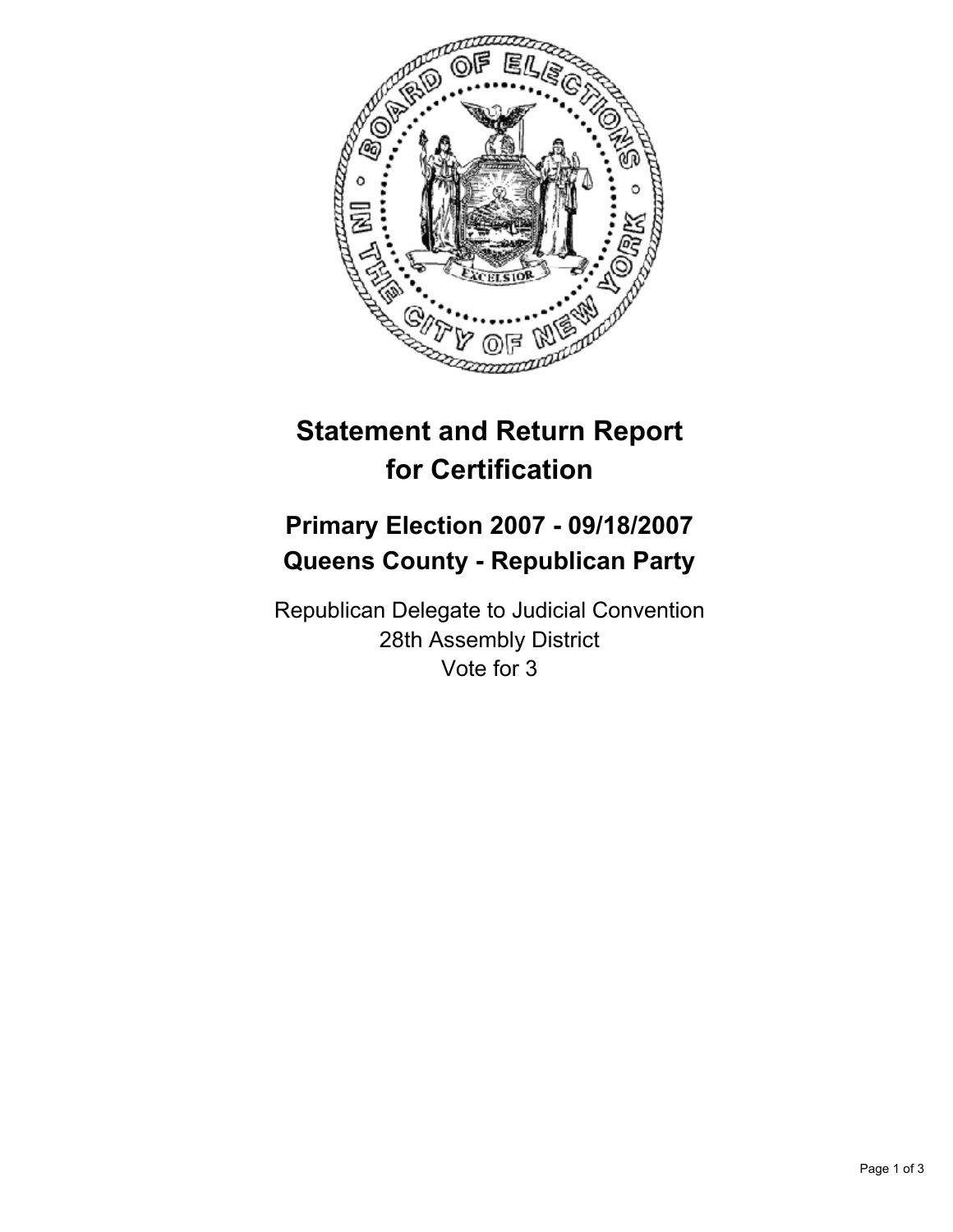

### **Assembly District 28**

| <b>EMERGENCY</b>          | 3     |
|---------------------------|-------|
| ABSENTEE/MILITARY         | 49    |
| AFFIDAVIT                 | 2     |
| <b>MARGUERITE R ADAMS</b> | 338   |
| <b>DENNIS P GALLAGHER</b> | 238   |
| RICHARD A METZGER         | 317   |
| JOHN F HAGGERTY JR.       | 335   |
| <b>MATTHEW D HUNTER</b>   | 270   |
| <b>BARTHOLOMEW BRUNO</b>  | 250   |
| <b>Total Votes</b>        | 1,748 |